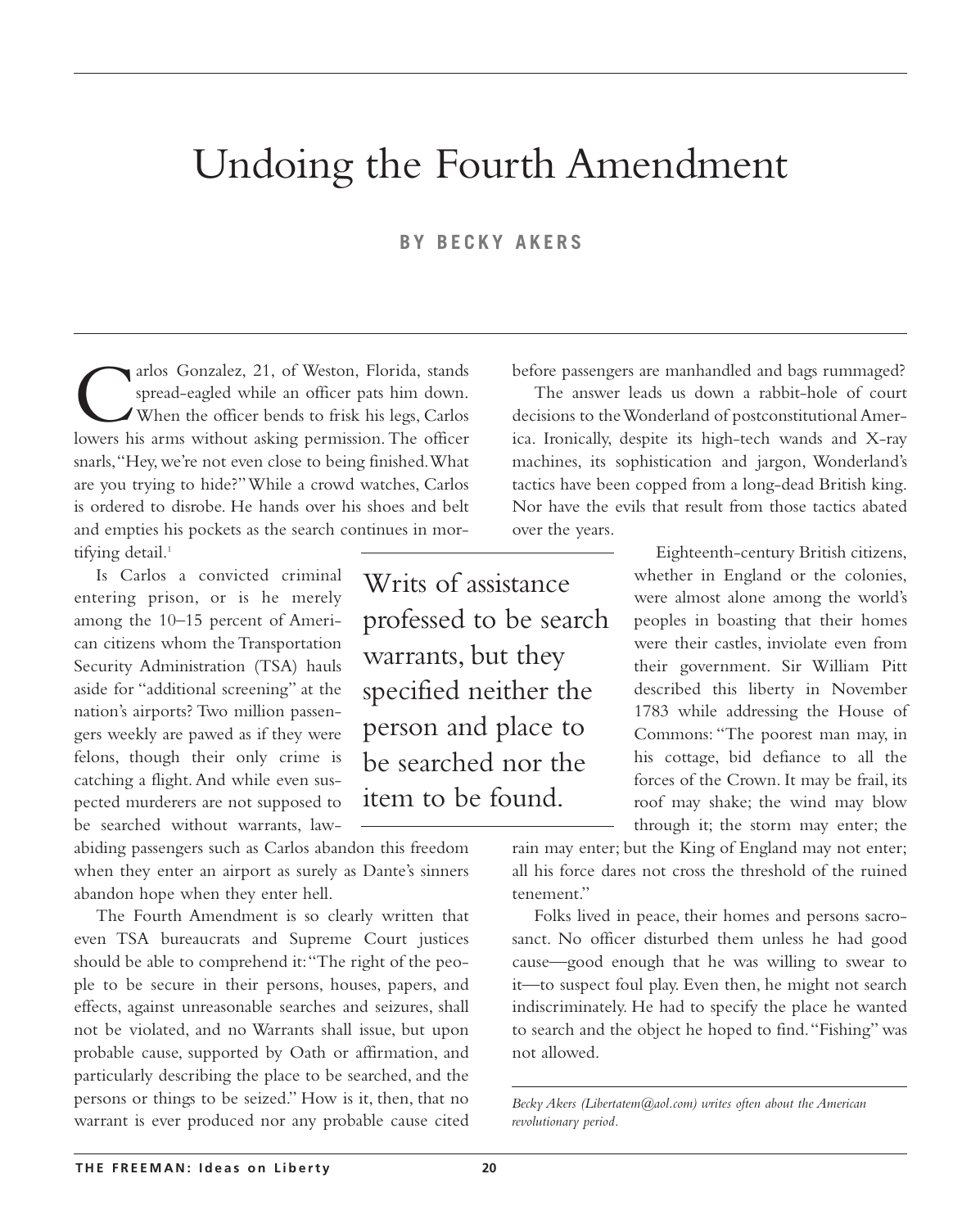### **Undoing the Fourth Amendment**

As the French and Indian War waned in the early 1760s, so did this halcyon interlude. England's treasury had been depleted by the war, and it lusted after the customs revenues being lost to smugglers. Because so many items were either prohibited outright or prohibitively taxed, smuggling flourished on both sides of the Atlantic. King George III, however, concentrated on the colonists' criminality. How dare they patronize French and Dutch merchants! The law required them to buy their sugar and furniture, clothing and molasses from the

king's friends, regardless of high prices or poor service. Worse, Americans were also dodging the punitive duties on foreign goods by sneaking them past the understaffed customs office.

The first thing George did was beef up his customs department with "swarms of officers, to harass our people and eat out their substance."Then, because that would drive smugglers to increasingly ingenious ploys while the swarms wasted time obtaining warrants, the king resurrected an institution from earlier British history called "writs of assistance."

The term alone sent shivers over any colonist who bought or sold smuggled goods—activities perhaps as common in eighteenth-century

America as purchasing plane tickets is today. Writs of assistance professed to be search warrants, but they specified neither the person and place to be searched nor the item to be found.Their generality turned long-standing premises of British law upside down.Writs assumed that everybody was a criminal, that he could be searched at any time for anything. Armed with a writ, an officer could ransack any home or shop, any place at all, in an open-ended hunt for contraband.As Mercy Otis Warren put it, writs permitted officers to "enter the dwelling of the most respectable inhabitant on the smallest suspicion of a concealment of contraband goods, and to insult, search, or seize, with impunity."2

Writs so enraged Bostonians that they hired—or tried to hire: he refused payment—Mercy's brother, James, to rebut them before the Superior Court of Mass-

**James Otis**

achusetts in February 1761. Otis introduced his case by thundering:"I will to my dying day oppose, with all the powers and faculties God has given me, all such instruments of slavery on the one hand and villainy on the other as this Writ of Assistance is. It appears to me the worst instrument of arbitrary power, the most destructive of English liberty and the fundamental principles of law, that ever was found in an English law-book."3

If the power to tax is the power to destroy, then the power to search is the power to degrade. That may

> explain why government cherishes this authority as much as free people despise it. Few things short of torture keep men more servile than knowing they may, at their ruler's whim, be prodded, poked, stripped, and humiliated.

> However, if we grant that one of government's few legitimate pursuits is to apprehend and try thieves, murderers, and other genuine criminals, we must allow it to search for evidence of the crime. Theoretically, warrants balance the state's need to search with the citizen's right to privacy. They severely limit governmental power over the suspected individual—who, at this point has not been convicted of any crime—by

specifying the particulars of what can be searched as well as the items sought. Obviously, the more items the state declares illegal, the more essential to freedom these limitations become: allowing government to search indiscriminately means it will find and punish the possessors of drugs, guns, or any of the million and one other things it bans.

Otis listed the malignancies that multiply when specific warrants are abandoned in favor of general searches, malignancies threatening us today. First were the numbers of people who could procure a writ. No longer were a few, specially deputized officers permitted to search. Rather, "Every one with this writ may be a tyrant; if this commission be legal, a tyrant in a legal manner, also, may control, imprison, or murder any one within the realm."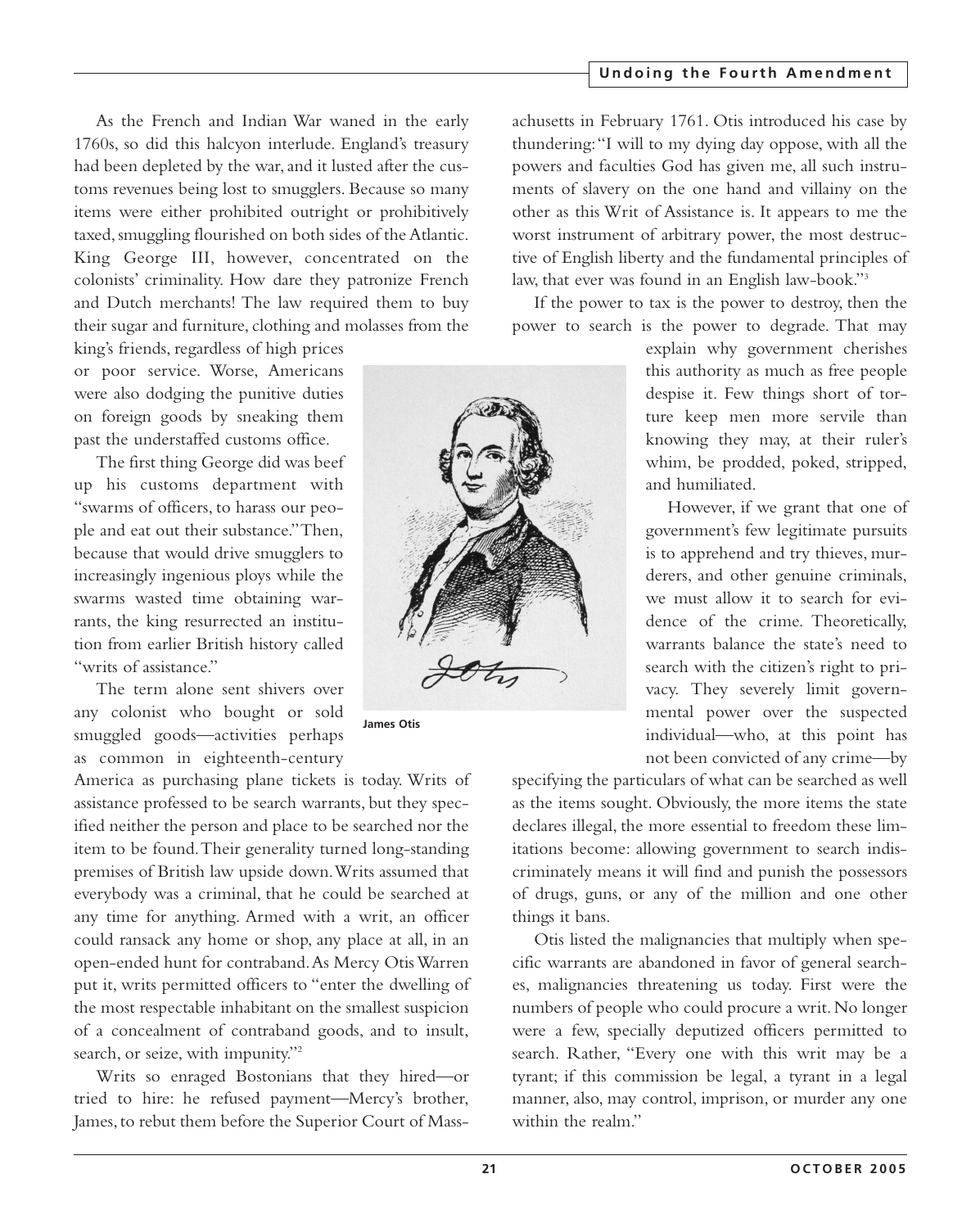# **Screeners with Criminal Backgrounds**

tis could have been speaking of the TSA. The  $J_{\text{agency}}$  employs about 45,000 screeners, some with criminal backgrounds.<sup>4</sup> It also boasts about how quickly it hired these people;<sup>5</sup> no wonder the screeners weren't screened. Nevertheless, they wield enormous power over the passengers who fall into their hands. One bragged to magician/comedian Penn Jillette, "Once you cross that line, I can do whatever I want."6 Another confiscated a passenger's cigarette lighter after exclaiming that he'd always wanted one like it.The passenger reported him to a supervisor but received no satisfaction, so he threatened to contact TSA authorities. The supervisor replied, "Go ahead and complain, there is *nothing you can do to us.*"7

"In the next place," Otis observed, general searches are "perpetual; there is no return.A man is accountable to no person for his doings. Every man may reign secure in his petty tyranny, and spread terror and desolation around him." When an officer is not looking for a specific item in a specific place, his search never ends. For all practicable purposes, he can search the entire

population, and then, if his busybody tendencies still itch, begin over again.

The scope and universality of airport searches confirm this. One court noted in 1989 that "[i]n the 15 years the [airport searching] program has been in effect, more than 9.5 billion persons have been screened, and over 10 billion pieces of luggage have been inspected" (*Nat'l Treasury Employees Union v.Von Raab*).

"In the third place," Otis continued, "a person with this writ . . . may enter all houses, shops, etc., at will, and command all to assist him." He added, "Bare suspicion without oath is sufficient." Writs exempted the officer from swearing to an impartial third party that he had "probable cause" to believe—not merely suspect—that a person had committed a crime.This obliterated any limits on who could be searched because an officer could claim to suspect everyone. It also destroyed the balance of power, so hallowed in Anglo-American jurisprudence, between branches of government. Judges tradi-

If the power to tax is the power to destroy, then the power to search is the power to degrade.

tionally stood between citizens and the state, protecting them from overly zealous or personally vindictive officers. Having to seek judicial permission for a search meant that an officer offended at the pub one evening could not suddenly appear on a man's doorstep and demand to search his home. He must first charge his victim with a crime and then convince a judge.Writs of assistance sacked this safeguard. The same person who had authorized the search conducted it. There was no recourse to the judiciary, no objective third party deciding whether a proposed search was necessary. Instead, personal pique and prejudice determined who was searched as well as how thoroughly.

The TSA searches all passengers and their baggage. Without any grounds, without even a specific suspicion

> of a specific passenger, screeners search the flying population at large.The fact that passengers are going about their business peacefully, that they have done nothing to warrant suspicion, much less a search, means nothing. Furthermore, no judge interposes between the citizen and the state.The searches are both sanctioned and conducted by the executive branch of the

federal government. And because screeners enjoy enormous leeway in their jobs, they can take revenge on anyone who defies, disobeys, or displeases them.

"Fourthly," Otis wrote, "by this writ not only deputies, etc., but even their menial servants, are allowed to lord it over us."That rendered citizens "the servants of servants, the most despicable of God's creation."

Tucked away on the TSA's website are three explosive words that encourage screeners "to lord it over us." On a page titled "Civil Sanction Guidelines for Individuals" is a list of eight "Aggravating factors" that, when committed by passengers, may result in the TSA's "imposing civil penalties up to  $$10,000$  per violation..."<sup>8</sup> Number 8 is "Attitude of violator."

Passengers waiting in long lines to be groped had better smile, obey screeners' orders without question, and be deferential. Even so, a screener may find a passenger's "attitude" troubling, particularly if the screener is tired and hungry, or dislikes the passenger's ethnicity or choice of T-shirt, or considers himself the poor man's ven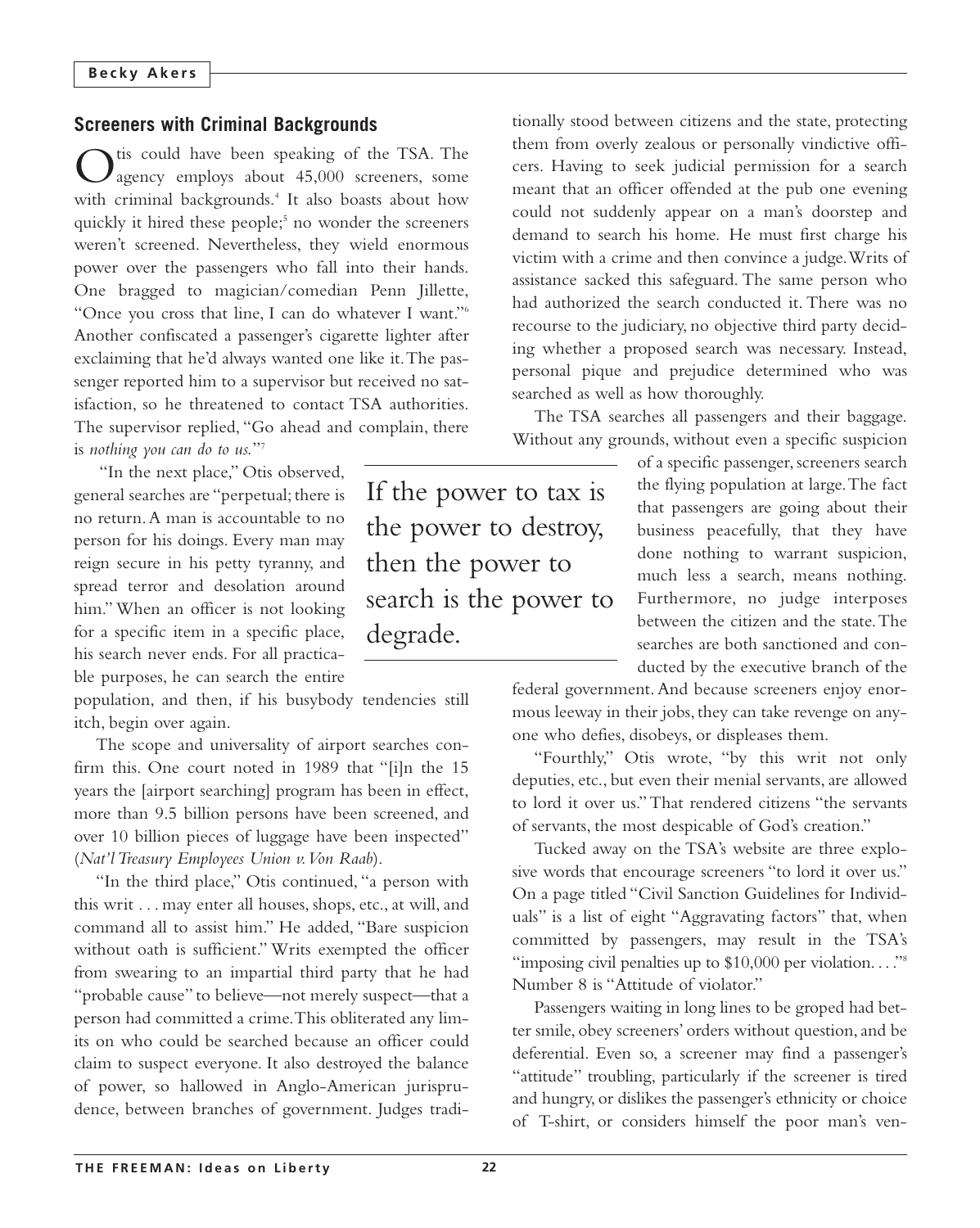geance on anyone wearing a Rolex and designer clothes.

The TSA's antics might also sour a passenger's "attitude," especially given the "factors" that can provoke a fine. These include "number of weapons" and "type of weapon" found on passengers at checkpoints.<sup>9</sup> That sounds reasonable, if unconstitutional: everyone knows not to bring guns or grenades to an airport. However, the TSA's definition of "weapon" is amazingly broad, so broad it encompasses emery boards and Zippo lighters. This turns many passengers into "criminals" who are liable to fines—or worse.

Add to this that at the checkpoint, mid-search, screeners can suddenly declare *anything*— barrettes, belt buckles, bracelets—a weapon. The TSA's website lists "Permitted and Prohibited Items," but it warns that "The prohibited and permitted items chart is *not intended to be all-inclusive* and is updated [that is, changed, usually without any fanfare or announcement] as necessary. To ensure everyone's security, the screener may determine that *an item not on the prohibited items chart is prohibited*. In addition, the screener may also determine that *an item on the permitted chart is dangerous* and therefore may not be brought through the security checkpoint."10

The wise passenger will betray no displeasure at these arbitrary decisions, even if the "weapon" stolen from him is a fountain pen inherited from his father or a diamond-topped stickpin. As he is ordered about, insulted, mauled, and prodded by screeners, as they confiscate his nail clippers or steal his money<sup>11</sup> or jewelry,<sup>12</sup> the wise passenger merely smiles and thanks them. Otherwise, he may incur a \$10,000 fine.

Cigarette lighters were banned from commercial aircraft in February. But many plastic lighters can slip past the TSA's metal detectors. Nevertheless, the wise passenger who forgot to leave his lighter at home will resist the urge to keep it quietly in his pocket: "artful concealment" is No. 1 on the list of "factors." Should the wise but forgetful passenger make it through the metal detector only to be pulled aside for a random pat-down, he again risks a fine. "Our intent is just to make sure that people who are a threat are dealt with accordingly.The, 'Oh, I forgot I had it' doesn't work with us anymore," explained Lauren Stover, speaking on behalf of the TSA, when a passenger not only lost the contraband in his carry-on bag but was fined \$250 for the pleasure.13 (For

his part, the passenger protested, "I don't feel as though I had intent that would really go hand in hand with a fine." But, as with so many legal niceties, "intent" no longer matters when dealing with the TSA.)

The TSA prizes its power over American passengers every bit as much as the British government prized its power over colonial consumers, so Otis was probably not surprised when the court ruled against him. What did surprise him was an ambush by some of the customs commissioners his suit had threatened. They jumped him one night and beat him so severely he was left for dead. "[T]he wounds did not prove mortal, [but] the consequences were tenfold worse than death," his sister reported. Otis's mind "was destroyed, reason was shaken from its throne, genius obscured, and the great man in ruins lived several years for his friends to weep over...."<sup>14</sup>

# **End of an Era—Almost**

Meanwhile, arbitrary and warrantless searches con-tinued, until, 15 years later, they sparked a revolution. (Even modern courts admit this. General searches "more than any one single factor gave rise to American independence," Justice Felix Frankfurter noted in a dissenting opinion in *Harris v. United States*, (1947). "John Adams surely is a competent witness on the causes of the American Revolution. And he it was who said of Otis' argument against search by the police . . . 'American independence was then and there born.' ") Later, when the Bill of Rights was added to the Constitution,Americans whose homes and papers had been ransacked, who had been humiliated and insulted by the Crown's "menial servants," made sure they never would be again. The Fourth Amendment—and, as Frankfurter also noted, similar provisions in all 48 state constitutions guaranteed Americans' freedom from general searches.

Over the next hundred years the government occasionally assailed this liberty. It began its assault in earnest, however, during the twentieth century. "Moral" crusaders against gambling, drinking, and drugs hated the Fourth for thwarting their attempts to make their neighbors as virtuous as themselves. Politicians drafted laws circumventing the Fourth, while sympathetic judges ruled in favor of the state's power to search.Their decisions mimic the childhood game of "Telephone," in which one judge mistakes a term or concept when ren-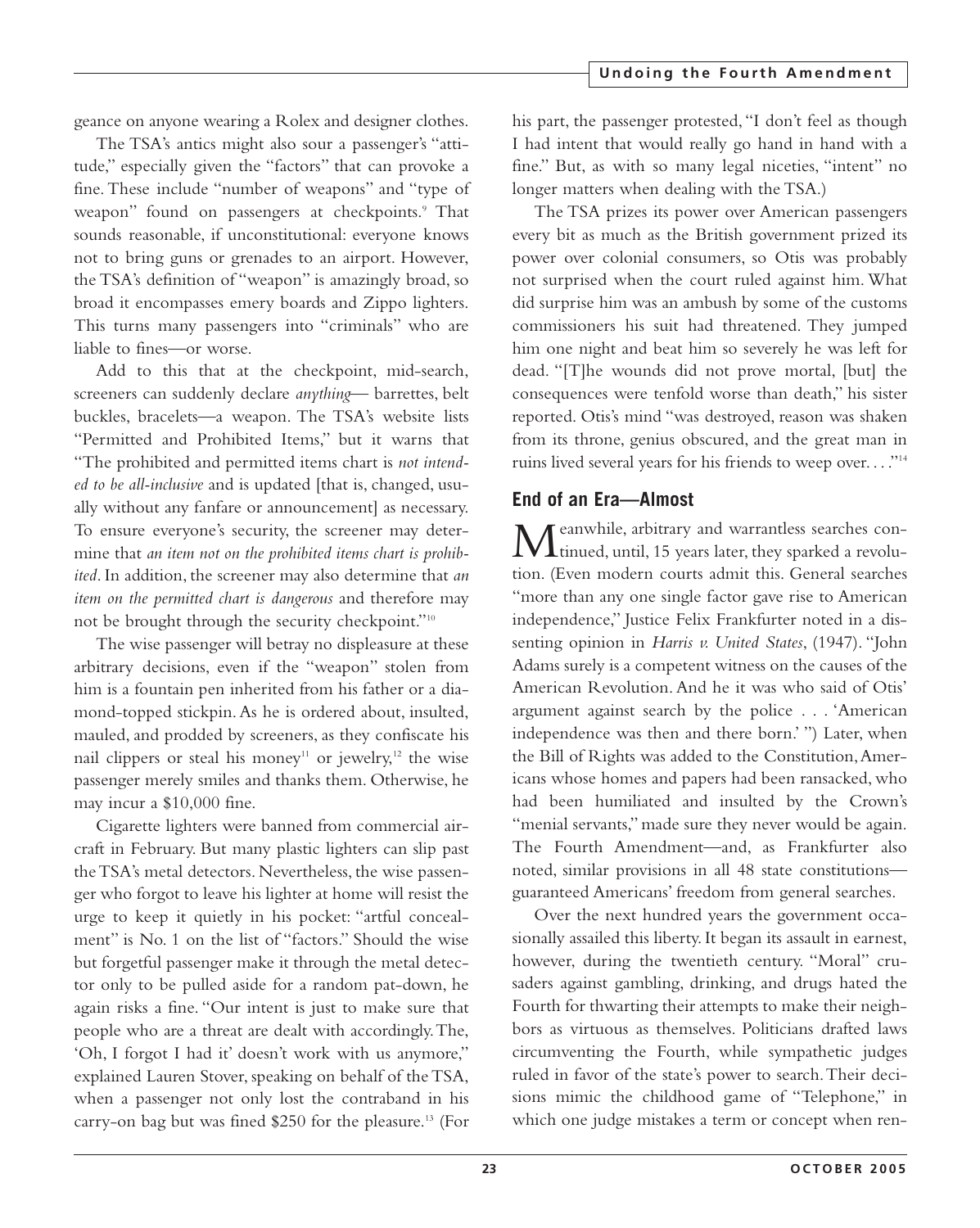#### **Becky Akers**

dering his decision, and the next judge not only repeats but adds to the error.The judicial reasoning that allowed the government to eavesdrop on gamblers and launch "no-knock" raids on drug dealers now permits passengers to be pawed.

Several preposterous presuppositions underlie this reasoning. First, the government always assumes its "interest," which it sometimes cloaks as "society's interest," outweighs the individual's. Whatever the government determines its interest to be—purging the land of poker and pot, extorting taxes, controlling airports and passengers—trumps any individual's right to privacy, property, or even life.

Second, the government has an "interest" in "safe aviation." How it procured this interest is anyone's guess. Unlike the natural rights to life, liberty, and justly acquired property, which "their Creator" has "endowed" on "all men," government's "interests" seem to have materialized, appropriately enough, out of thin air.Flight paths, airports, and runways are goods like any others that would be privately owned but for the government's usurping that ownership.That usurpation is a crime and an outrage, but it confers on the state neither an "interest" in searching passengers nor the right to do so.

The government's third presumption is that flying is a "choice." Judges are apparently seldom faced with driving a couple of cranky kids cross-country in a car whose odometer has turned over 150,000 miles.Also, by "choosing" to fly, passengers give their consent to whatever the government wreaks on them meanwhile. This doctrine apparently applies to any action the government wishes to take, including strip searches, groping, and theft.

Finally, there are no inalienable rights and no absolute truths. Rights depend on what "society" considers "reasonable," "average," or "normal," and they change with society's whims. The Bill of Rights is void unless your neighbors are in a generous mood that day.

These presuppositions permitted the Feds to "protect" aviation after a couple of hijackings in the 1960s and early '70s (dignified as an "observable national and international hijacking crisis" in one decision).Then, in 1974, government made the scary leap from apprehending criminals after they had committed a crime to preventing them from committing it in the first place.The courts declared (in *United States v. Moreno*) that "the hijacker must be discovered when he is least dangerous to others and when he least expects confrontation with the police. . . . In practical terms, this means while he is still on the ground and before he has taken any overt action." In practical terms, it also meant that any passenger could be a hijacker.All passengers and their luggage, therefore, must be searched.

### **Previous Wounds**

The Fourth Amendment might have reared its pesky  $\perp$  head here had it not already sustained some serious wounds. In *Silverman v. United States* (1961) the Supreme Court announced that the Founders intended the Fourth to secure a man's right to "retreat into his own home and there be free from unreasonable governmental intrusion." However true that statement was, subsequent decisions emphasized that *only* in his home might a man be free from governmental intrusion; he abandoned such an expectation once he stepped outside. From this sprang much slicing and dicing of freedom, including the bizarre notion that neither automobiles nor public areas such as airports afford the same level of privacy and freedom from the government as homes, so cops may search the former with far more impunity than they do the latter.

One of the most seminal cases in modern thinking regarding the Fourth is *Katz v. United States* (1967). Charles Katz was a bookmaker who used a public phone booth to conduct his illegal business.The FBI attached microphones to the booth and eavesdropped. Katz argued that this constituted an unreasonable search.

The Court agreed but nonetheless dealt the Fourth some fatal blows. First, the court announced that the "Fourth Amendment protects people, not places.What a person knowingly exposes to the public, even in his own home or office, is not a subject of Fourth Amendment protection." How the justices determined that "places" are beyond the Amendment's scope when it clearly mentions "houses" remains a mystery. Also troubling is the Court's conflating "public" with "government." A citizen may eagerly expose to the public what he would be loath to reveal to government, given the latter's proclivities for violence and retribution. A person might display a gun collection over his mantel; folks invited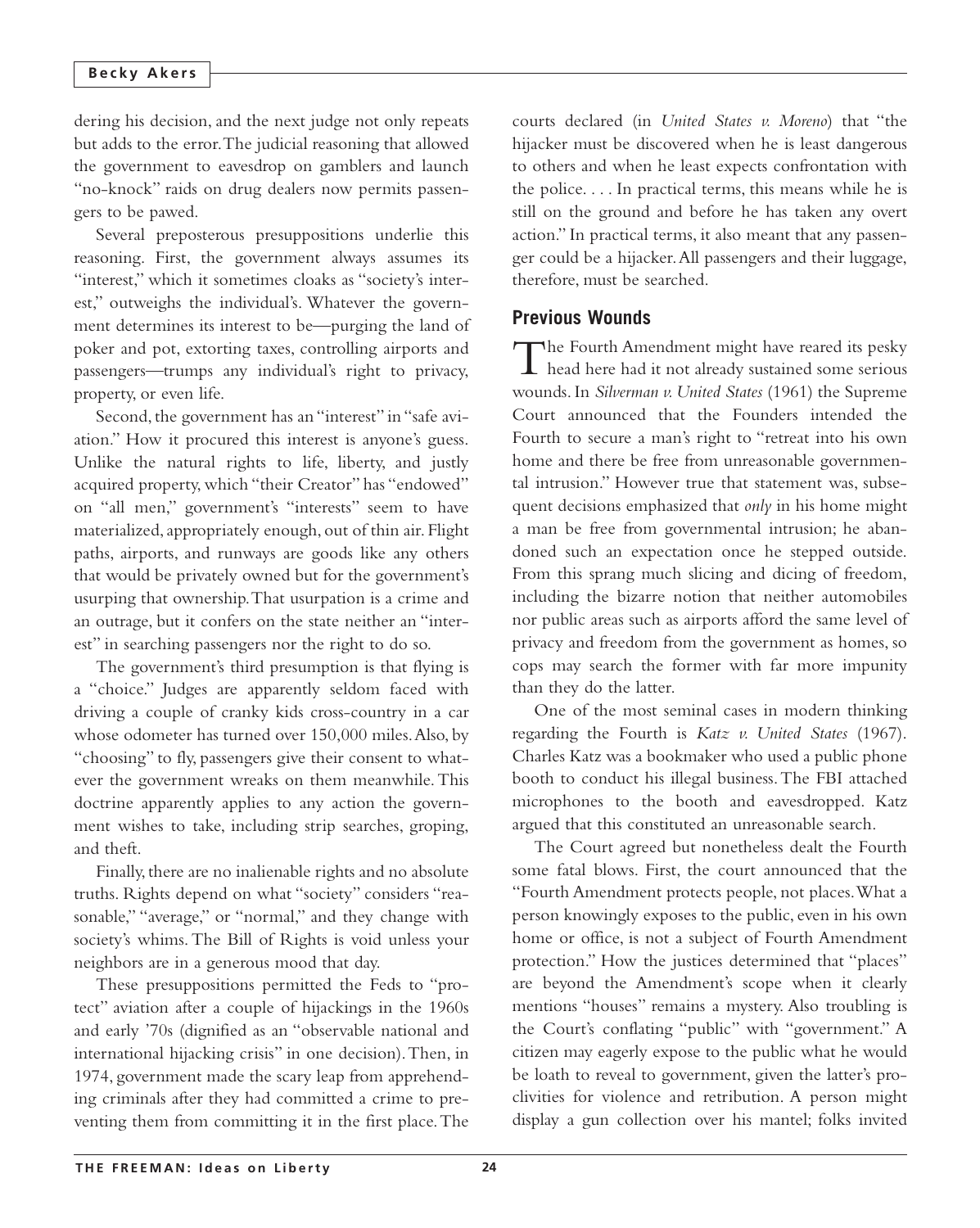into his home would certainly see it, and it might even be visible to neighbors through the front window. But neither visitors nor neighbors are likely to incarcerate the owner for possessing firearms, as is the government. What is knowingly exposed to the public, then, most definitely needs the Fourth's protection in case government also stumbles across it.

Second, the Court decided that eavesdropping on Katz was indeed a search, regardless of "the presence or absence of a physical intrusion."The phrase was merely descriptive in this decision and therefore innocuous, but other judges in other cases pounced on it, took it out of context, and twisted it. Sometime later, Jonathan Lewis Miller reports, freedom from "trespass" was redefined as

"freedom from unwarranted invasion of one's right to privacy."<sup>15</sup> Trespassing is an objective act: someone either impinges on property that does not belong to him while installing wiretaps or he does not. But an "unwarranted invasion of one's right to privacy"? One judge's "unwarranted invasion" is another judge's "Why would anyone object to this?"Worse, the Fourth no longer applied unilaterally and absolutely. Instead, requirements must now be met before the Amendment kicked in: not only

should the individual have an expectation of privacy, but that expectation also must be one which "society is prepared to recognize as 'reasonable' " (Justice Harlan concurring in *Katz*).Thus if most people do not object to being searched at airports, if they consider it necessary for their safety, the Fourth Amendment no longer applies.

Nor are specific suspicions of specific passengers required for a search."When the risk is the jeopardy to hundreds of human lives and millions of dollars of property inherent in the pirating or blowing up of a large airplane, that danger alone meets the test of reasonableness." Additionally, the "passenger has been given advance notice of his liability to such a search so that he can avoid it by choosing not to travel by air...." (*United States v. Bell*, U.S. 2nd Circuit Court of Appeals, 1972). In other words, because the government searches

Without any grounds, without even a specific suspicion of a specific passenger, screeners search the flying population at large.

everyone at airports, and everyone expects to be searched at airports, the government may search us at airports.

Neither the innocence of the vast majority of passengers nor the effectiveness of the search matter. "Nor would we think . . . that the validity of the Government's airport screening program necessarily turns on whether significant numbers of putative air pirates are actually discovered by the searches . . . . By far the overwhelming majority of those persons who have been searched . . . have proved entirely innocent . . ." (*Von Raab*).The government wins either way, whether it discovers hijackers or not.

The courts have also decreed that no reasonable per-

son will object to forfeiting the Fourth. "[T]he danger [of skyjacking] is so overwhelming, and the invasion of privacy so minimal, that the warrant requirement is excused by exigent national circumstances" (*U. S. v. Epperson*, 4th Circuit, 1972).Airport searching "is not a resented intrusion on privacy, but, instead, a welcome reassurance of safety." Indeed, a warrant would only "frustrate the governmental purpose behind the search" (*United States v. Davis,* 9th Circuit, 1973, quoting *Camara v. Mun. Court*, U.S. Sup. Ct.,

1966). Finally, they get it right: frustrating the government's invasion of the individual's privacy and property was precisely the reason for the Fourth Amendment.

# **Freedom versus Security**

However, in the modern contest between freedom and security, Americans increasingly choose security. Apparently, nothing is sacred—the Fourth Amendment, personal modesty and dignity, airports free of horrific lines, lower ticket prices—so long as the government promises to keep us safe.

And most passengers believe those promises. When the TSA's Office of Strategic Management and Analysis commissioned a survey of passengers at 25 airports, it asked, "How confident are you in TSA's ability to keep air travel secure?" Eighty-two percent answered "fairly confident or very confident."16